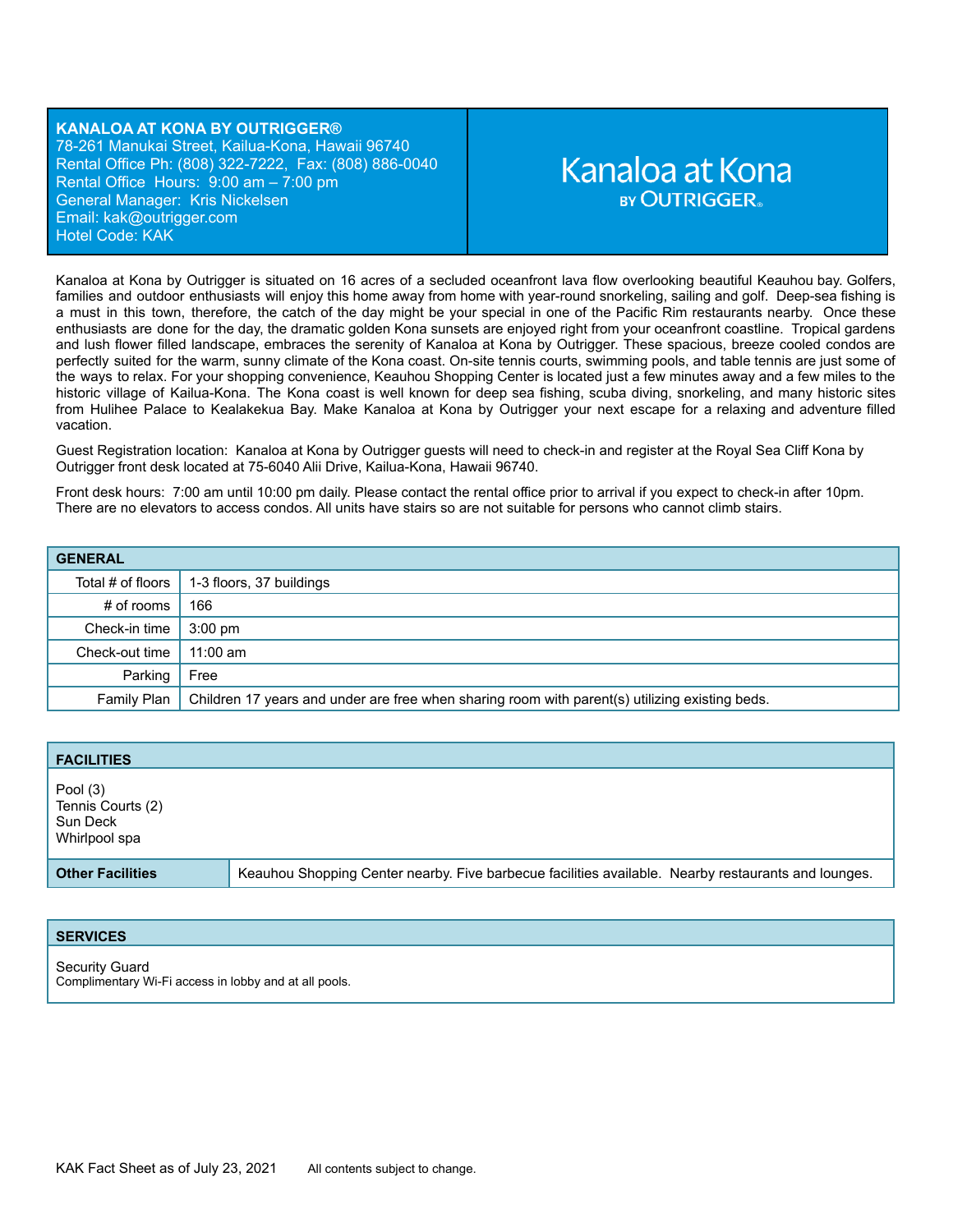| <b>SAFETY</b>                                       | <b>Other Safety</b>                                                                                                                                                                                                                                                                                                                                                                                                                                              |
|-----------------------------------------------------|------------------------------------------------------------------------------------------------------------------------------------------------------------------------------------------------------------------------------------------------------------------------------------------------------------------------------------------------------------------------------------------------------------------------------------------------------------------|
| Smoke Detector<br><b>Outrigger Clean Commitment</b> | The Outrigger Clean Commitment provides the highest standards for health and safety, and was<br>developed with Ecolab, the global leader in hospitality cleaning, to meet the Stay Safe standards of<br>the American Hotel Lodging.<br>Handicap parking available.<br>Wheelchair access to the public areas available.<br>All units have stairs.<br>Property conforms to the State of Hawaii Smoke Free Law<br>All guest rooms and common areas are non-smoking. |

| <b>CATEGORY DESCRIPTION</b>      |                              |                          |            |                                                                                    |
|----------------------------------|------------------------------|--------------------------|------------|------------------------------------------------------------------------------------|
| Room<br>Code                     | <b>Room Name</b>             | <b>Size</b><br>(sq. ft.) | Max<br>Pax | <b>Description</b>                                                                 |
| <b>GSK</b>                       | Bedroom Fairway View         | 1248-1336 sf             | $(1-4)$    | $1st$ or $2nd$ floor / golf course, 1K or 1Q & 1 HQ                                |
| 0SK                              | Bedroom Ocean View           | 1248-1336 sf             | $(1-4)$    | 1 <sup>st</sup> or $2nd$ floor / ocean, 1K or 1Q & 1 HQ                            |
| G2SK2T                           | 2 Bedroom Fairway View       | 1639-1769 sf             | $(1-6)$    | $1st$ , $2nd$ , $3rd$ floor / golf course, 1K or 1Q, 2T, 1HQ                       |
| P <sub>2</sub> SK <sub>2</sub> T | 2 Bedroom Partial Ocean View | 1639-1769 sf             | $(1-6)$    | 1 <sup>st</sup> or 3 <sup>rd</sup> floor / partial ocean, 1K or 1Q, 2T, 1HQ        |
| O <sub>2</sub> SK <sub>2</sub> T | 2 Bedroom Ocean View         | 1639-1769 sf             | $(1-6)$    | 1 <sup>st</sup> or 3 <sup>rd</sup> floor / ocean, 1K or 1Q, 2T, 1HQ or 1<br>Airbed |
| O2XK4T                           | 2 Bedroom Ocean View w/loft  | 1858 sf                  | $(1-6)$    | 2 <sup>nd</sup> floor / ocean, 1K or 1Q, 4T or 2Q                                  |
| F2SK2T                           | 2 Bedroom Ocean Front        | 1639-1769 sf             | $(1-6)$    | 1 <sup>st</sup> floor / ocean front, 1K or 1Q, 2T, 1HQ                             |
| F2XK4T                           | 2 Bedroom Ocean Front w/loft | 1858 sf                  | $(1-6)$    | 2 <sup>nd</sup> floor / ocean front, 1K or 1Q, 4T                                  |

All 2 bedroom units have 2 baths.

All units have stairs.

All bedding listed is suggested only and is subject to change.

| <b>Year-End Cancellation Policy</b> | Cancellations at any time or "no shows" for bookings scheduled to arrive during<br>December 22 to 31 inclusive are subject to 100% charge on entire stay.                                                                                                            |
|-------------------------------------|----------------------------------------------------------------------------------------------------------------------------------------------------------------------------------------------------------------------------------------------------------------------|
| <b>Cancellation Policy</b>          | All rates are subject to unique cancellation policies that will be transmitted through our system.<br>Guests are encouraged to review the cancellation and deposit policies when making a<br>reservation to ensure the reservation rules for each booking are clear. |

| Taxes (Subject to Change) | General Excise Tax 4.712%.<br>Hawaii State Transient Accommodations Tax 10.25%. |
|---------------------------|---------------------------------------------------------------------------------|
|                           | Hawaii County Transient Accommodations Tax 3%, effective Jan 1, 2022.           |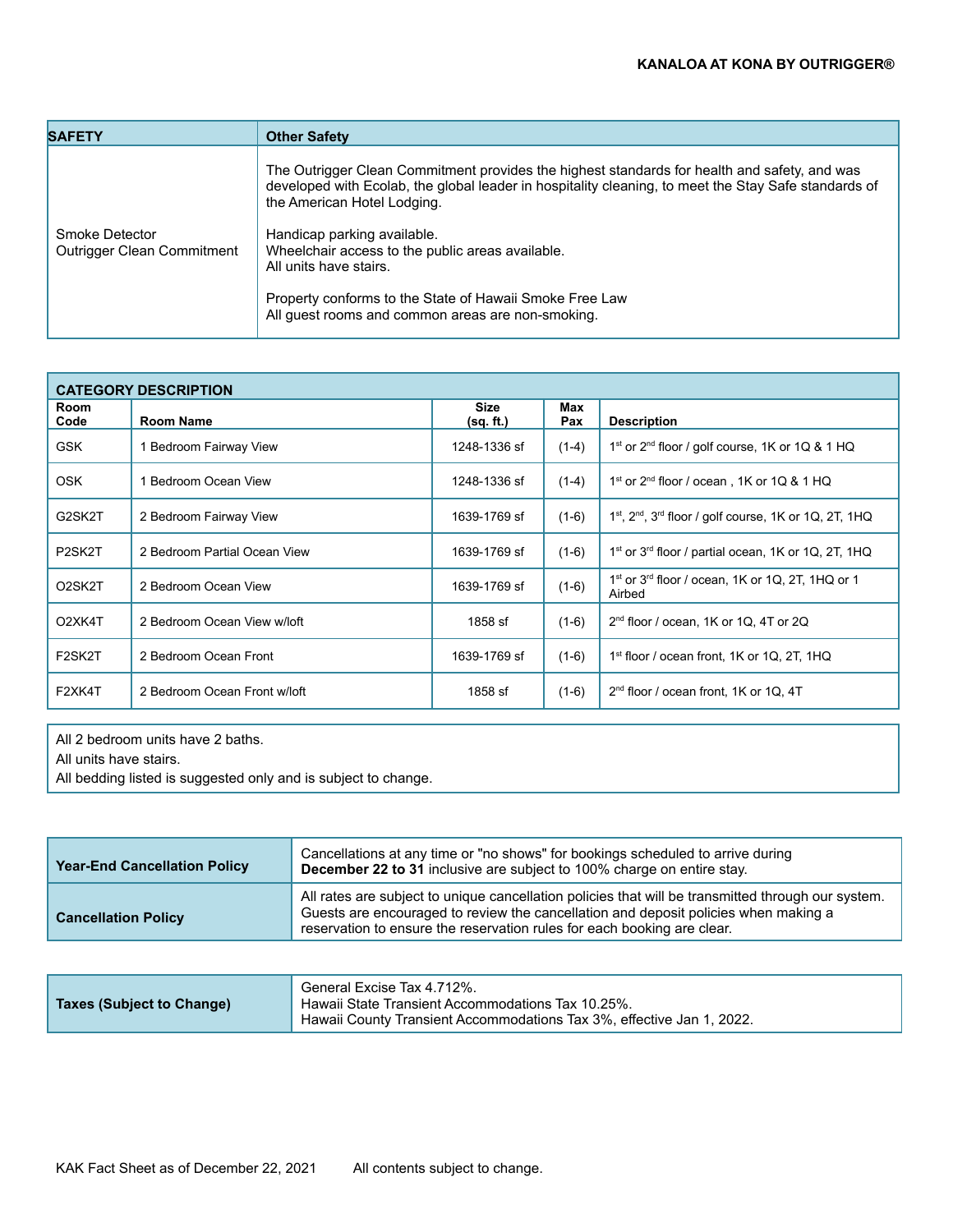| <b>ROOM FEATURES</b>                                                                                                                                                                                                                                                                                                                                                                                             |  |                                                                                                                                                                                                                                                                                                                                     |                                                                                                                                                                                                                                                                               |  |  |
|------------------------------------------------------------------------------------------------------------------------------------------------------------------------------------------------------------------------------------------------------------------------------------------------------------------------------------------------------------------------------------------------------------------|--|-------------------------------------------------------------------------------------------------------------------------------------------------------------------------------------------------------------------------------------------------------------------------------------------------------------------------------------|-------------------------------------------------------------------------------------------------------------------------------------------------------------------------------------------------------------------------------------------------------------------------------|--|--|
| Air Conditioning - On Request (\$)<br>Alarm Clock / Radio<br>Lanai<br>Cable TV<br>Color TV<br>Coffeemaker                                                                                                                                                                                                                                                                                                        |  | <b>Internet Access</b><br>Direct-Dial Telephone, some units<br>Hair Dryer<br>In-room safe<br>Iron / Ironing Board<br>Kitchen                                                                                                                                                                                                        | Refrigerator<br>Smoke Detector<br>Tables & Chairs<br>Tub or Shower<br>Washer/Dryer                                                                                                                                                                                            |  |  |
| Units with A/C on request at an additional \$20 (1B), \$25 (2B), \$30 (2B w/loft) per night if available. All units have<br>ceiling fans in the living room and bedrooms. Each deluxe, spacious condo has a fully equipped kitchen, wet bar,<br><b>Other Features</b><br>walk-in closets, washer/dryer and private lanai. All two bedroom units have two baths. Complimentary wifi access<br>in all guest rooms. |  |                                                                                                                                                                                                                                                                                                                                     |                                                                                                                                                                                                                                                                               |  |  |
| <b>KITCHEN INFORMATION</b>                                                                                                                                                                                                                                                                                                                                                                                       |  |                                                                                                                                                                                                                                                                                                                                     |                                                                                                                                                                                                                                                                               |  |  |
| Stove/Burners<br>Disposal<br>Oven<br>Dishwasher<br>Refrigerator<br>Toaster<br><b>Cooking Utensils</b><br>Coffeemaker<br>Microwave<br>Blender<br>Sink                                                                                                                                                                                                                                                             |  |                                                                                                                                                                                                                                                                                                                                     |                                                                                                                                                                                                                                                                               |  |  |
| <b>Rental Car</b>                                                                                                                                                                                                                                                                                                                                                                                                |  | Rental car limit per unit:<br>One car for 1 bedroom unit.<br>Two cars for 2 bedroom or 2 bedroom with loft units.<br>Vehicles will need to be registered with the Association office located in the recreation building.<br>Gate cards & parking passes will be issued at the time of vehicle registration.                         |                                                                                                                                                                                                                                                                               |  |  |
| <b>Minimum Night Requirement</b>                                                                                                                                                                                                                                                                                                                                                                                 |  | Two (2) night minimum stay required January 1 - December 21.<br>Five (5) night minimum stay required December 22 - December 31.                                                                                                                                                                                                     |                                                                                                                                                                                                                                                                               |  |  |
|                                                                                                                                                                                                                                                                                                                                                                                                                  |  |                                                                                                                                                                                                                                                                                                                                     |                                                                                                                                                                                                                                                                               |  |  |
| <b>Damage Protection Charge</b>                                                                                                                                                                                                                                                                                                                                                                                  |  | Effective for new bookings from September 1, 2021, a \$59 Damage Protection Charge covers<br>accidental damages up to \$2,000. One time, per stay charge plus 4.712% General Excise Tax;<br>10.25% Hawaii State Transient Accommodation Tax & effective January 1, 2022 Hawaii County<br>Transient Accommodations Tax 3% collected. |                                                                                                                                                                                                                                                                               |  |  |
|                                                                                                                                                                                                                                                                                                                                                                                                                  |  |                                                                                                                                                                                                                                                                                                                                     |                                                                                                                                                                                                                                                                               |  |  |
| <b>Mandatory Cleaning Charge</b>                                                                                                                                                                                                                                                                                                                                                                                 |  | 3%. All charges and taxes subject to change.                                                                                                                                                                                                                                                                                        | All stays are subject to a Mandatory Cleaning Charge of \$264 (1 Bdrm) & \$314 (2 Bdrm) & \$339<br>(2 Bdrm w/Loft) plus 4.712% General Excise Tax; 10.25% Hawaii State Transient<br>Accommodations Tax & effective January 1, 2022 Hawaii County Transient Accommodations Tax |  |  |
|                                                                                                                                                                                                                                                                                                                                                                                                                  |  |                                                                                                                                                                                                                                                                                                                                     |                                                                                                                                                                                                                                                                               |  |  |
| <b>Condo Association Service</b><br>Charge                                                                                                                                                                                                                                                                                                                                                                       |  | guest upon check-in.                                                                                                                                                                                                                                                                                                                | A one time charge of \$30 per room, per stay plus 4.712% General Excise Tax collected from                                                                                                                                                                                    |  |  |

| <b>Accepted Credit Cards</b> |  |  |
|------------------------------|--|--|
| <b>American Express</b>      |  |  |
| Mastercard                   |  |  |
| Visa                         |  |  |
| <b>BC Korean Cc</b>          |  |  |
| China Union Pay              |  |  |
| Diners Club                  |  |  |
| Discover Card                |  |  |
|                              |  |  |